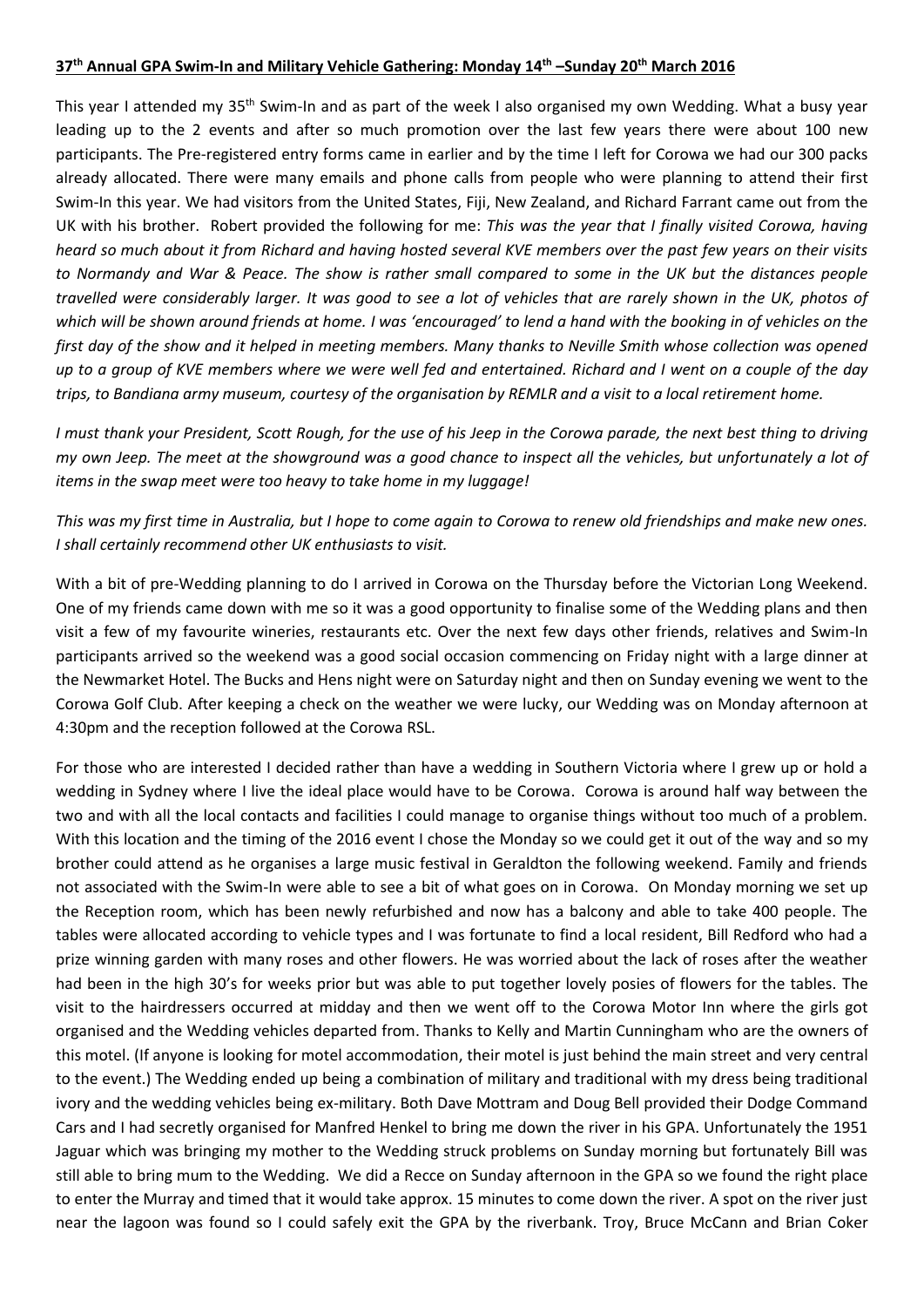arrived in Neville Smith's Bren Gun Carrier driven by David Smith. Phil Cockerill provided the music which was set up in the back of his 101 Land Rover and there were a few other military vehicles nearby. Many thanks to all who helped and I hope those who came down enjoyed the proceedings. Ann Penhallow from Tasmania was our marriage celebrant and she arrived around lunchtime that day and after catching up with the boys the stage was set. For anyone who has photos please send them to me. I must say it was all that I wanted and very memorable for Troy and myself and our guests.

On Tuesday the Swim-In was back on track and a large number of people registered in. Many thanks to Dutchy and Eddie who finished the internal refurbishment of the radar van. Both Ian Mastin and Hugh Davis found filing cabinets and with some electrical work also done by Hugh we were able to class it as finished. The Site Office was open for a few hours each morning and then from 3-6 in the afternoon. Robert Pearce organised the roster and there was a set of instructions for each person who helped out. Thanks to those who volunteered to help out. If you would like to help with this next year I think Robert would love to hear from you.

The first official trip of the week left Wednesday morning and went out to Jindera where they visited the school and the Pioneer Museum. Beth and Merv Kennedy went on this trip and wrote the following: *What started out to be just a few vehicles making the run to Jindera ended up with approx. 20 old & modern vehicles.*

*Our first visit for the day was to the Jindera Public School, which has approx 300 students [an interesting fact re schooling at Jindera - there are several Private Schools & because Jindera is only a short drive from Albury, children travel to Jindera for Private Schooling]*

*Our next stop was the have lunch & the Jindera Bakery certainly did a good trade today.*

*Our third stop was the Jindera Pioneer Museum, [Jindera Store now the Museum] was opened in1874 by two German Pioneers what an interesting building & out buildings. The Museum was a former store which stocked anything from lace to axes. Part of the store was used as a tea room, there was no waste in those days as the ceiling of the tea room was made from the boxes that tea, flour etc were delivered in & with the manufacturer's name & contents still visible to this day.*

*We spent several hours at the Museum, because everywhere you turned there was another interesting article & it was fun seeing items that I grew up with [& I am not that old btw].*

*Other interesting buildings on site were a Slab Hut, a Wattle & Daub Cottage, the original Post Office [very small] that serviced an area known as Huon, Trees that were transported to Australia from Germany, a Machinery Shed & Blacksmith Shop [again shades of my childhood].*

*When you see what our early Settlers had to use, eat & sleep in, our modern day world just doesn't know what hard work is.*

*Words by Ruth Molkentin about the Museum are very apt.*

*'Memories stored within these walls Of those days beyond recall Little treasures, small but dear, Bringing back the yesteryear.'*

*Many thanks to Neville & son for finding this interesting little town & Museum. A good trip without incidents & we got to go in a modern car with friends from SA, who intend to return next year.*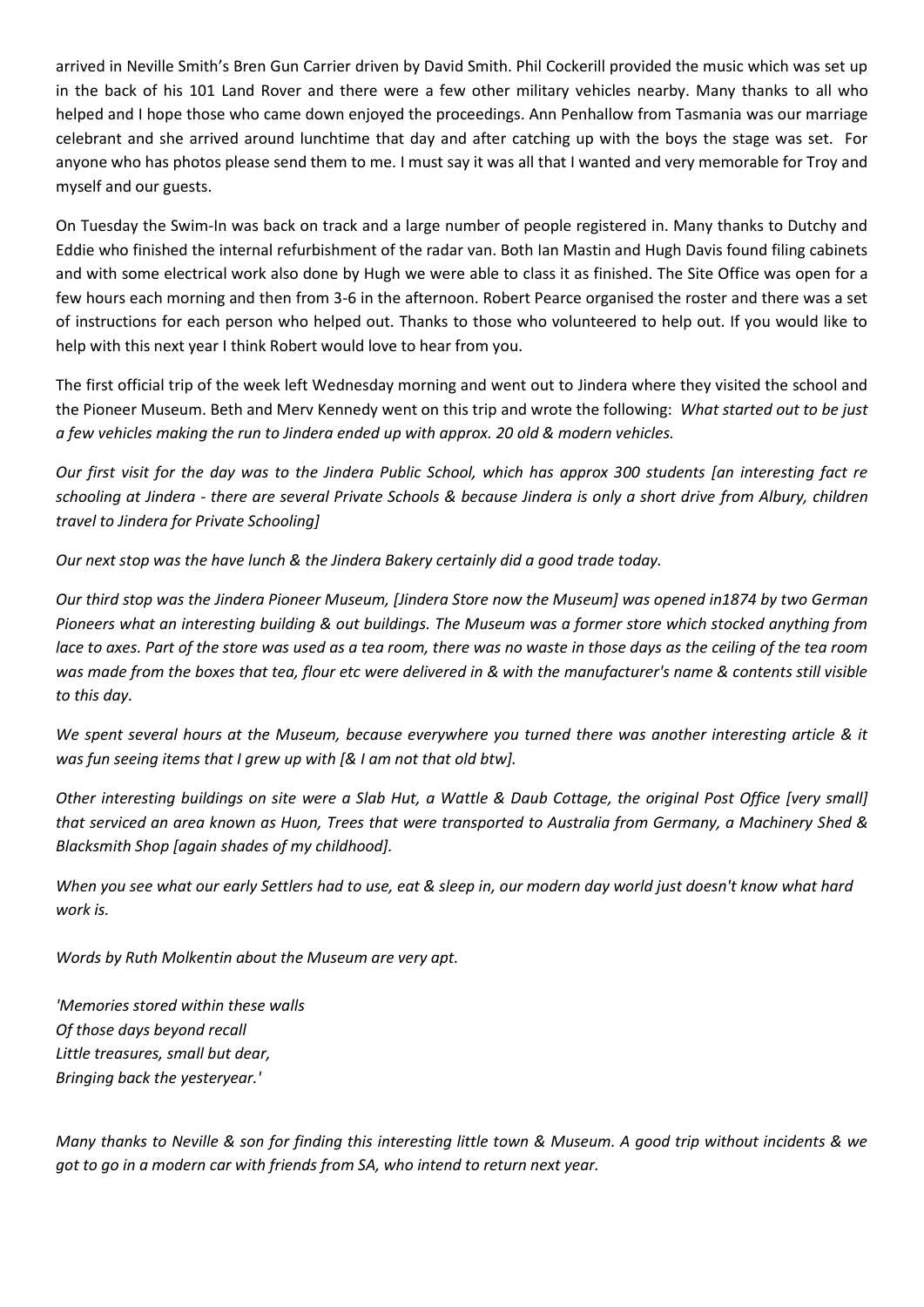On Thursday there was an organised event to the Bandiana School followed by a visit to the Bonegilla Migrant centre. Allan Hirschel and Irene Bulmer provided the following report:

*On Thursday 17 March 2016 at 0945hrs a convoy of about a dozen vehicles led by convoy commander Neville Smith snaked out of Ball Park Caravan Park, Corowa on a mission to Bandiana Primary School. Vehicles used in the assault consisted of 1942 G503, Mokes, long-wheelbase Land Rovers, station wagon, to a 2013 Wrangler, trucks and everything in between.*

*On arrival, the vehicles lined up on the school grounds to await the attack of 270 children, assembled in groups of about 25, who sat in almost every car or truck, pulled every knob, pressed every button and blew every horn. No vehicle escaped their attention, particularly the competition to establish how many kids can fit in the front bench seat of an ex-Army truck. Even some of the teachers clambered in the back of a long-wheelbase Land Rover along with the children to experience the ride 'on a rough road' while the vehicle was stationery. It was quite a site to see ten kids piled into a G503 with the 'driver' blowing the horn and turning the steering wheel without reaching the pedals. He was told not to drive too fast! All the children were courteous when they asked for assistance to clamber up to the vehicle seats as some of seats were 27 times higher than the child. One of the sweetest sounds we will ever hear is the sound of children's laughter and the smiles on their little faces indicated to the teachers and KVE participants that all had a wonderful time.*

## *Following a brief lunch we were off to Bonegilla Migrant Camp.*

*Consistent with seven degrees of separation, today one in 20 Australians have links to Bonegilla through parents, sisters, uncles, aunts or grandparents. What made it even more interesting is that one of our own KVE members was at the migrant camp when she was a small child. This was a nostalgic visit for Irene as most of the old part of the camp had been demolished and this made it difficult to reflect on some of her memories. Irene came to the camp at age eight months, with her Uncle and Aunt. She was reunited with her parents at age two. They were in a displaced persons camp at Dachau prior to the long journey to Australia. Originally the site covered 130 ha and served as Australia's largest and longest operating migrant centre. It was the first Australian home for over 300,000 post war migrants from over 50 countries. From the original 24 accommodation blocks, only one remains. We were given a comprehensive overview by the site manager and then allowed to inspect the complex at will. Although to heritage restrictions, access was only available to selected buildings. Altogether, it was an entertaining and rewarding day.*

## *From the laughter of children to the memories and experiences of others over 50 years ago.*

During the day I helped Fletch with the filming of his next military 'Classic Restos'. We always try to get a cross section of vehicles and usually have at least one theme vehicle for the year and one for the following year. We started filming on Wednesday and were able to get an interview with Neville Smith and his Bren Gun Carrier and an interview with Colin Young and his Bushfire Studebaker. The filming on Thursday started with Aaron McCann talking about Dave Argles' Dodge Ambulance, Phil Cockerill's 101 Land Rover, David Furness with his Vauxhall and Dave Mottram with his Dodge Command Car. He also filmed some of the Victorians with their military pushbikes. During the afternoon was the arrival of the Hetzer tank destroyer from Cairns so this has been incorporated into the show.

We received a phone call from Rob Lowden during the week prior to the event and he decided to bring down his tank for the event. The vehicle arrived just prior to the middle of the afternoon on a Mack and flatbed driven by Michael. Michael made his way through Ball Park and parked his Mack down by the lagoon and shortly after there were many interested people taking photos. The tank stayed on the transporter overnight near the Radar Van and the plan was to get it off on the Friday morning but due to the rain it remained on board. Rob provided the following information on the tank: *Our Jagdpanzer 38t was built in the Czech Republic in early1945, was knocked out in battle in Feb 45. After the war it was converted to a Swiss G13 and saw service with the Swiss Army. It was subsequently purchased by a gentleman from Luxembourg and restored by Bruce Crompton's Axis Track Services. We took delivery of the vehicle in March 2015. It is one of two running Hetzers in the world today.*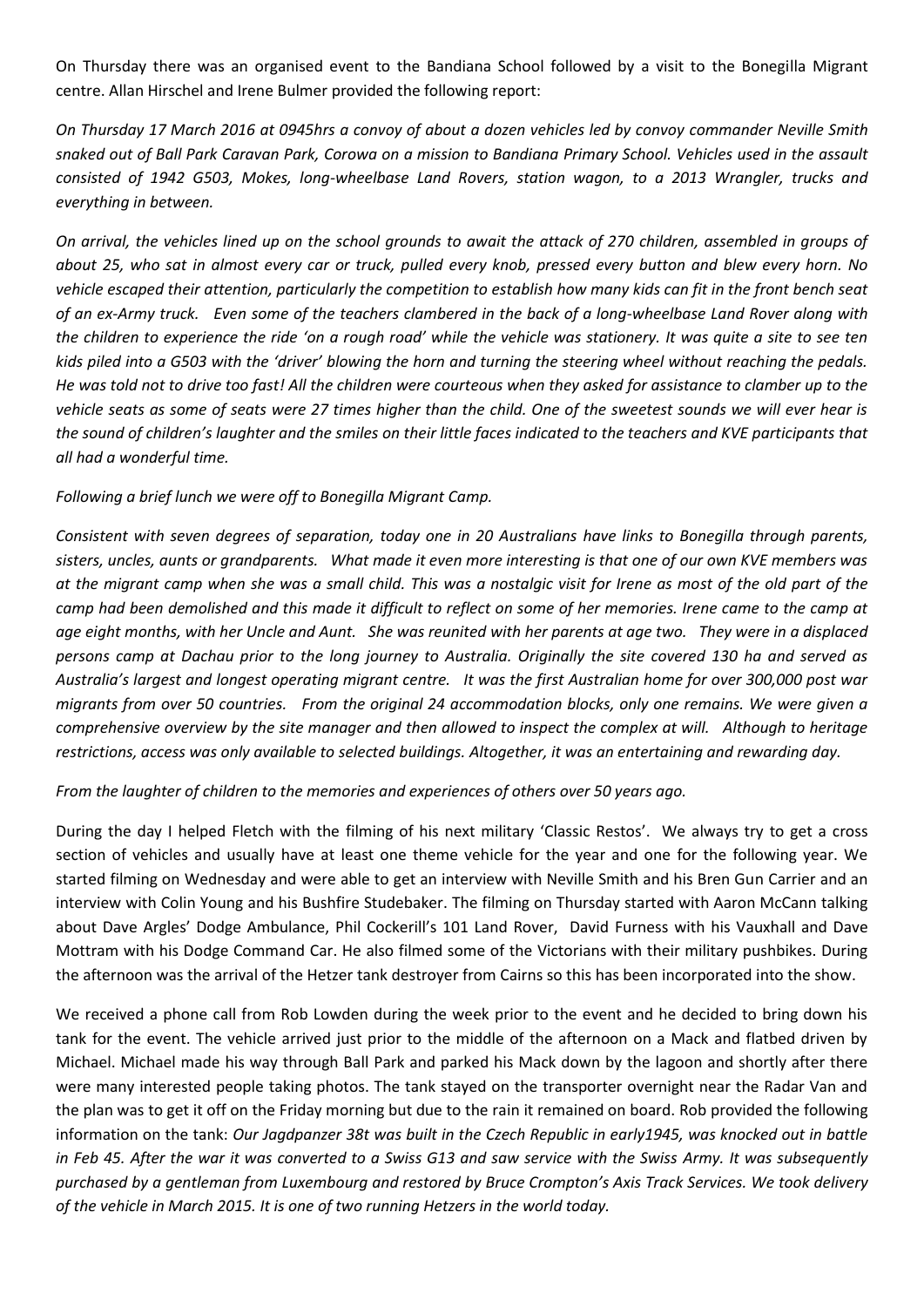Overnight the rain started so our trip to the Corowa High School had to be cancelled. The KVE BBQ was still held and was well attended. Many thanks to Dave Argles and Brian Healey for organising the food. REMLR started last year to organise a line-up of Land Rovers in Rowers Park. This year they expanded on this and organised a BBQ which was a great social event and many thanks to Kay and Ross Carswell and the other REMLR members who organised this. It has been very pleasant reading the comments on the REMLR forum and we look forward to more REMLR members coming in the future and also in 2 years' time when it is Year of the Land Rover. Will those people with Jeeps try and put on a better show than the Land Rovers as this could mean that the Jeeps will not outnumber the Land Rovers for once.

After looking at the REMLR forum and attaching the vehicle list a comment came from one of their members: *'I wish to correct a minor discrepancy in your list of numbers, you forgot the 76 trailers that towed the 76 Jeeps to the event. I feel this needs to be mentioned.'* I suppose jeeps are a bit smaller and easier to put on a trailer to get them to Corowa.

The afternoon trip to the Karinya Aged Care facility went well. Here is a report written by Richard Farrant: *After taking Jan and Troy's Land Rover to the Land Rover gathering at Rowers Park on Friday lunchtime, I then formed up at Ball Park for the short run to the Karinya House care facility in Corowa. I think there were around 8 vehicles and a good number of participants. We all followed Nev in his Carrier and pulled into the car park. First out was Jim, who seemed eager to see the vehicles and meet us. David "Leyland" Williams told us that he sold Jim 5 new Leyland trucks once. With a dead pan face, Jim retorted they nearly ruined him. I noticed he had a Kenworth logo on his walking frame and his eyes lit up when I mentioned it. There was a lot of good natured banter going on. A number of other residents came out to see us, including several ladies. I noticed one man wearing a sweatshirt with the words 'Boorowa Hotel' on it. I asked him if he knew Bay Kelly, his face lit up and he said yes and we had a short chat. A small world. The funniest thing that happened was when David Williams helped one of the residents back in the building, he could not get back out as he was locked in. His story is that the door security code had changed. All in, a satisfying visit, listening to the residents and obviously brightening up their day.*

On Friday night we had a meal at the Corowa Footy Club and Bev and Lang Kidby gave a talk on their adventures over many years. These ranged from flying a replica of a WW1 Vickers Vimy aircraft from England to Australia, driving a Fiat 500 car around the world to replicating the 1907 Peking to Paris car race, with the same types of vehicles. Exploits encompassing military vehicles included driving a WW2 Dodge staff car from Jordan to England then on to Normandy and organising a convoy of vehicles from Australia and New Zealand to drive from Istanbul to Normandy, taking in Gallipoli and Crete on the way. A very enjoyable talk, mainly by Bev, with support from Lang, along with photos on the screen to illuminate the talk.

The Saturday is the main day commencing with the parade, vehicle line up and the swap meet. From 7am the vehicles started arriving at Bangerang Park for the parade. John Oldenmenger and a number of marshals directed the vehicles. At 9am the parade departed and went up Riesling Street to Honour Avenue then down Sanger Street where many people were out watching the parade. It was extremely impressive and when they got to the bottom of Sanger Street they turned right onto Edwards Street and out to the Showgrounds and Racecourse via Federation Avenue. There must have been close to 200 vehicles. Upon arrival at the Swap Meet participants were directed where to park their vehicles for the line-up. It appears that many bargains were found and Jan McKenna who organises the swap meet for KVE was very impressed with all the stall holders and visitors. It was great to see the Hetzer on the ground and proudly at the front in the middle of the line-up. Many thanks to all those who participated.

On Saturday afternoon there were activities down by the river with the amphibious jeeps and trailers. All appeared to have lots of fun and would like to organise similar activities next year. Those with trailers need to be aware of the RMS rules and provide lifejackets and other safety items required when entering the waterway.

On Saturday evening we had our presentation evening. People who received awards include: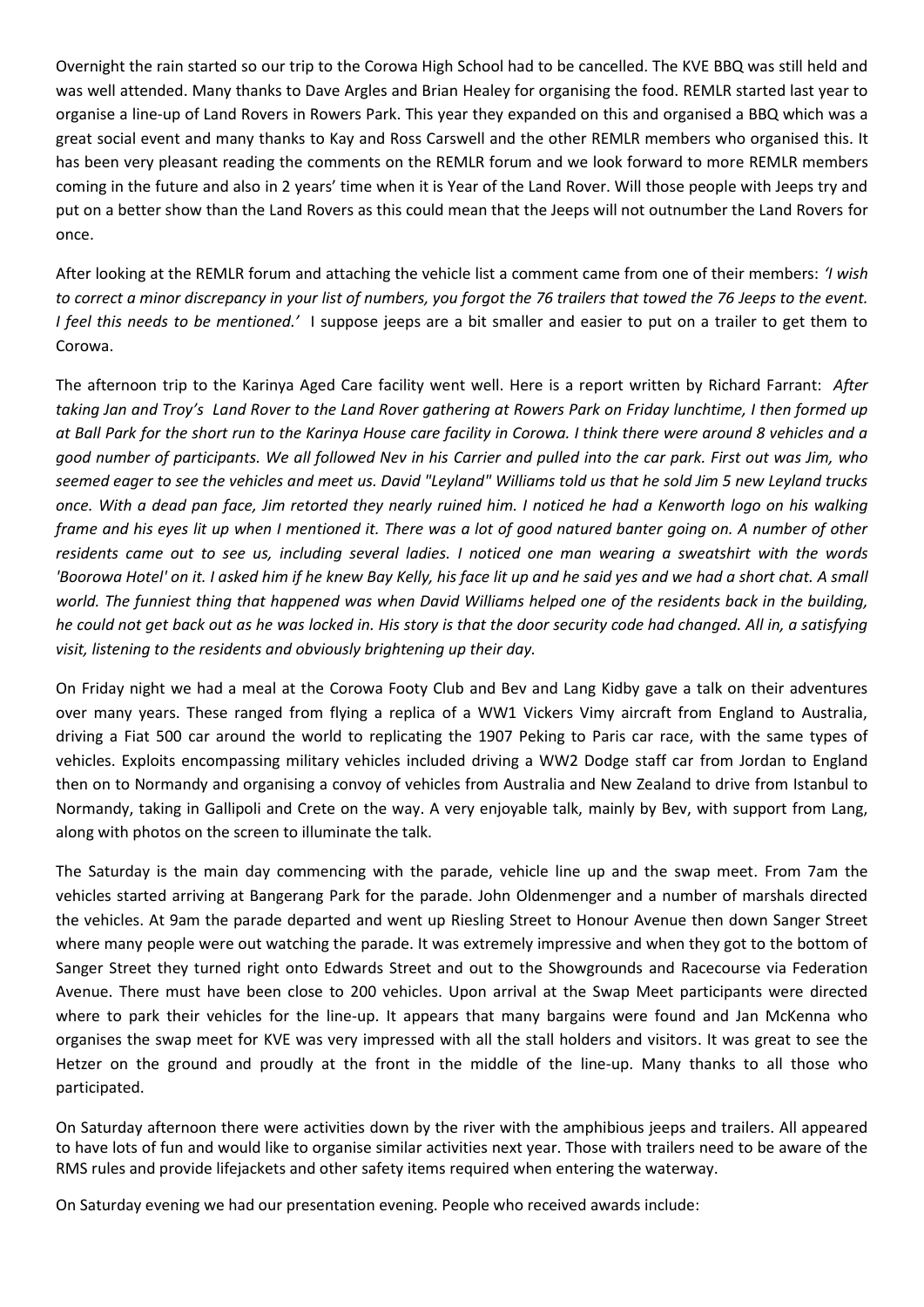1. Mal Mackay Memorial Award: This award will be given to an individual who appears to get the most enjoyment out of being at Corowa.

Name: Richard Farrant Reason why: Hard work during the year and at Corowa. He even convinced his brother to come out for the 2016 event.

2. Hard Luck award:

Name: Deborah Birrell, Ian Bennie and Jacqui Purdon Reason why: Worked tirelessly on the DUKW but they had to call it off on Thursday after not being able to obtain a specific part.

3. Breakdown Award:

Name: Terry Kowalik Reason why: Started driving his Ferret Scout Car from South Australia but broke down and had a tyre problem.

4. Longest distance driven in a military vehicle:

Name: Gary Schluter from Western Australia in Toyota HJ 45

5. Encouragement Award:

Name: Chris Munford Reason why: Learner Driver from Victoria. He is 17 years old.

6. Vehicle - People's Choice For your favourite vehicle attending this year.

Name: Rodney Bredin Type of Vehicle: 1943 Harley Davidson WLA 42 with sidecar.

7. Chrysler vehicle - People's Choice: For your favourite Chrysler vehicle attending this year.

Ron Sutton from Queensland Type of Chrysler vehicle: 1941 Dodge D20 Van 12 cwt

8. Tank- People's Choice: For your favourite Tank attending this year.

Rob Lowden Type of Tank: 1945 Jagdpanzer 38t Tank

A number of people had to leave on Sunday and head home. At 10am we had a KVE General Meeting and AGM. We were very impressed with the numbers of people, both members and visitors who came along. After knowing all that occurs I was both shocked and delighted to receive an award from KVE for Life Membership to KVE. Both Ian Grieve and Alan Newton also received this award.

After the meeting we went to the Corowa Hotel and enjoyed a nice counter lunch and in the evening we went to the Corowa RSL. This year Richard Farrant's brother, Robert came out for his first Corowa. He knew a number of the participants due to attending War and Peace in the UK and Normandy commemorations in France and he enjoyed catching up with these people and meeting many more.

Vehicle list:

| 1 Jagdpanzer 38T Tank             | 22 Dodge Weapons Carriers  | 6 Dodge Command Cars |
|-----------------------------------|----------------------------|----------------------|
| 1 Dodge Ambulance                 | 1 Dodge Power Wagon        | 1 Dodge truck D20/1  |
| 1 Fargo                           | 1 'Burma' Dodge            | 5 Ford GPA's         |
| 5 Internationals AB120/AR160/ACCO | 1 International tractor    | 1 MUTT               |
| 76 Jeeps                          | 11 Ford and Chev Blitz     | 30 Land Rovers       |
| 1 International Mk3               | 1 Inter F <sub>2</sub>     | 1 Chev Table Top     |
| 3 Austin Champs                   | 1 Ford Marmon Herrington   | 2 Ford Falcons       |
| 1 Ford 01Y                        | 3 Yamaha motor bikes       | 1 BSA M20 motorcycle |
| 2 HUMVEE                          | 2 Leyland Mokes            | 1 BSA B40 motorcycle |
| 3 Bren Gun Carriers               | 1 Strickland carrier       | 1 Ford 3ton GS truck |
| 1 Unimog                          | 1 Vauxhall car             | 1 OKA                |
| 3 Studebaker US6                  | 1 Reo US6                  | 1 GMC CCKW           |
| 1 Volkswagon                      | 1 Mercedes Benz fire truck | 1 Mule               |